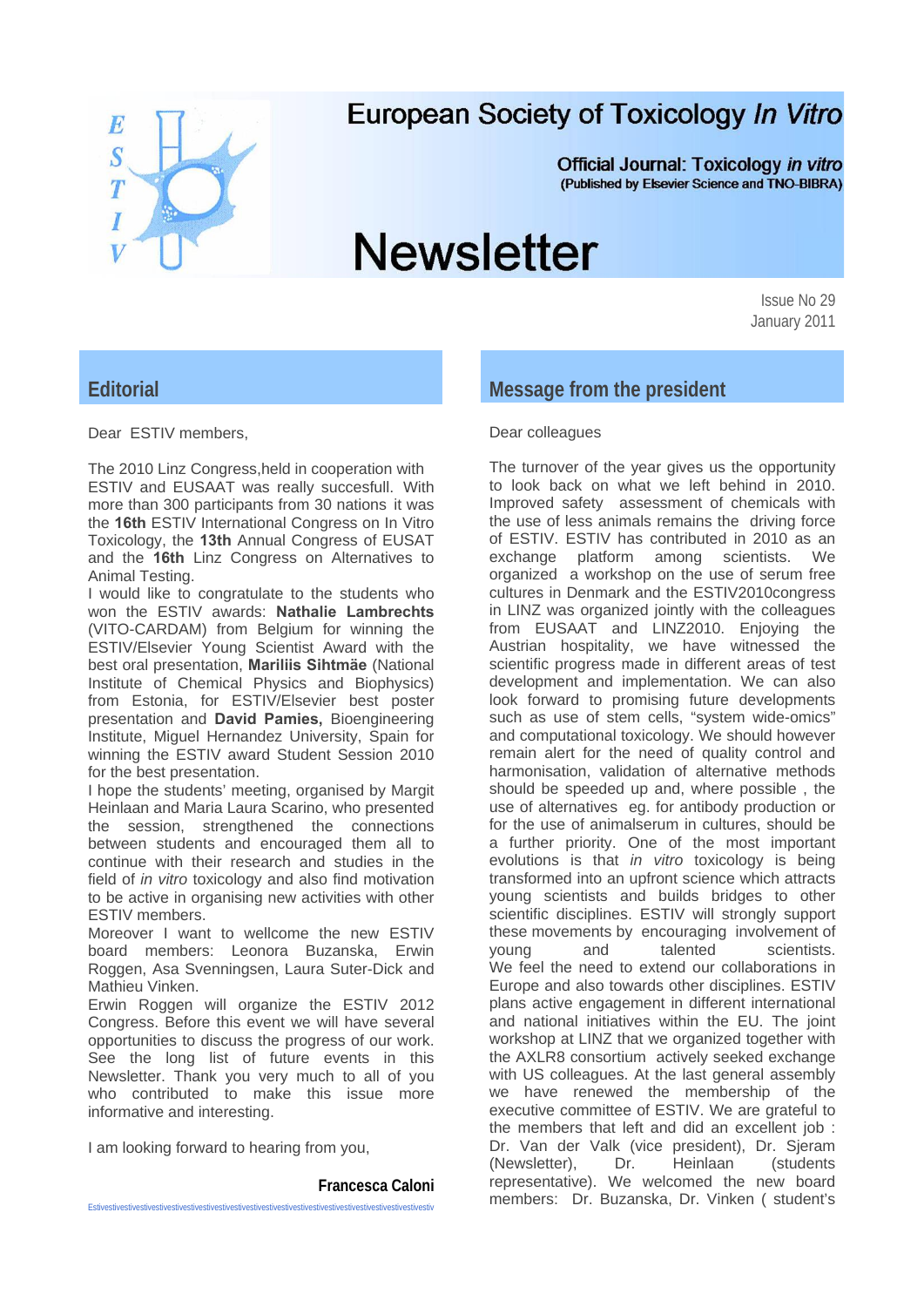issues), Dr. Roggen (organizer of ESTIV2012), Dr. Svenningsen and Dr. Suter-Dick. Dr. Eskes will be our new vice- president and as you notice Dr. Caloni takes care of the newsletter. This team is committed to the ESTIV society and looks forward to work with you and further stimulate the growth of *in vitro* toxicology. Greet Schoeters

**President of ESTIV**  estivestivestivestivestivestivestivestivestivestivestivestivestivestivestivestivestivestivestivestivestivestiv

# **LINZ AWARDS 2010**

# **ESTIV award for the best presentation in the ESTIV Students Session**

The **ESTIV award** for the best presentation in the ESTIV Students Session was given to **David Pamies** (Bioengineering Institute, Migel Hernandez University, Alicante/Spain) for his presentation "*Silencing of neuropathy target esterase (NTE) causes changes in gene expression during the early stages of differentiation*". The prize was 250 Euros

# **ESTIV** *and* **Elsevier Young Scientist Award**

**ESTIV and Elsevier Young Scientist Award** for the best oral presentation went to **Nathalie Lambrechts** (VITO-CARDAM, Mol/Belgium) for the lecture on "*Assessment of chemical skin sensitizing potency by an in vitro assay based on human dendritic cells*". The prize was 500 Euros and one year prescription to the Elsevier journal *Toxicology in vitro*.

**ESTIV and Elsevier Young Scientist Award** for the best poster presentation went to **Mariliis Sihtmae** (National Institute of Chemical Physics and Biophysics, Tallinn/Estonia) for the Poster Mariliis Sihtmäe, Irina Blinova, Villem Aruoja and Anne Kahru: "Toxicological information on REACH-relevant chemicals published in Russian language". The prize was 500 Euros and one year prescription to the Elsevier journal *Toxicology in vitro*.

# **EUSAAT Poster Awards**

The Linz 2010 **EUSAAT Poster Awards** were given to the authors of 3 posters: **Felix Spöler** (Institute of Semiconductor Electronics, RWTH Aachen University, Aachen/Germany), **Markus Frentz** and **Norbert F. Schrage** (Aachen Centre of Technology Transfer in Ophthalmology (ACTO), Aachen/Germany), for their poster: "*Improving the sensitivity of organotypic in vitro*  *assays for eye irritation testing: The Ex Vivo Eye Irritation Test (EVEIT)*"

**Michael Gülden** and **Hasso Seibert** (University Hospital Schleswig-Holstein, Kiel/Germany) for their poster: "*Concentration or dose: What is the proper measure for quantitative in vitro - in vivo extrapolation of toxic potency?*"

**Daniel Mueller**, **Saskia Mueller**, **Georg Tascher** (Saarland University, Biochemical Engineering, Saarbruecken/Germany), **Daniel Knobeloch** (Department of General, Visceral and Transplantation Surgery, Charité Campus Virchow Clinic, Berlin/Germany), **Andreas K. Nuessler** (Dept. of Traumatology, TU Munich, MRI, Munich/Germany), **Elmar Heinzle** and **Fozia Noor** (Saarland University, Biochemical Engineering, Saarbruecken/Germany) for their poster: "*Sensitive assessment of drug-induced changes in primary human hepatocyte metabolome using a combination of GC-MS and multivariate statistics*".

# **ALTEX AWARD 2009**

**The ALTEX award** fort he 2009 main article in ALTEX was given to **Costanza Rovida** for the article "Reevaluation of animal numbers and costs for *in vivo* tests to accomplish REACH legislation requirements for chemicals – a report by the Transatlantic Think Tank for Toxicology  $(t4)$ ".

# **The Dieter Lütticken Award**

The Dieter Lütticken Award for development of *in vitro* bovine respiratory tract organ culture model goes to **Dr. A.W. (Dan) Tucker**, Department of Veterinary Medicine, University of Cambridge, Cambridge/United Kingdom.

# **The Award of the Doerenkamp-Zbinden Foundation**

The Award of the Doerenkamp-Zbinden Foundation was given to **Prof Dr Michael Balls**, CBE MA DPhil FIBiol, Zoologist and Emeritus Professor of Medical Cell Biology at Nottingham University, Nottingham/UnitedKingdom.

# **The Doerenkamp-Zbinden Medal of Honour**

The Doerenkamp-Zbinden Medal of Honour was awarded to **Prof. Dr. Walter Pfaller**, MD, Innsbruck Medical University, Department of Physiology and Medical Physics, Innsbruck/Austria, and Vice-President of EUSAAT.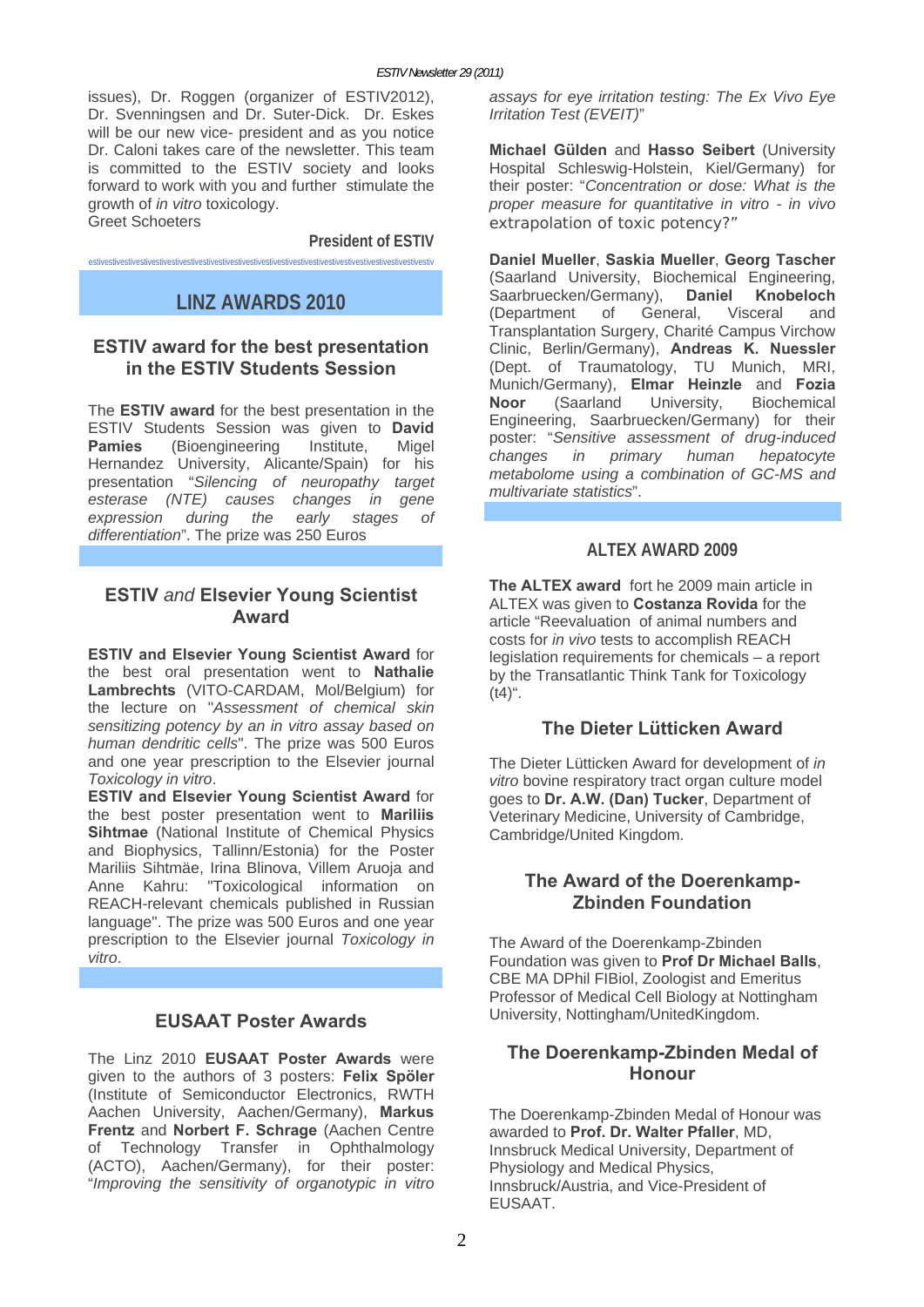stivestivestivestivestivestivestivestivestivestivestivestivestivestivestivestivestivestivestivestivestivestiv

# **REPORT FROM TOXCON 2010**

The Slovak Toxicology Society SETOX and the Institute of Experimental Pharmacology and Toxicology, Slovak Academy of Sciences, organized the  $15<sup>th</sup>$  Interdisciplinary Toxicology Conference TOXCON 2010. The Conference with the motto "Borderless Toxicology" was held at the High Tatras, at Stará Lesná – Hotel Academia, Slovakia, from September 6 to 10, 2010.

TOXCON 2010 was held under the auspices and support of the Federation of European Toxicology Societies EUROTOX and Visegrad Fund. Meetings of Slovak and Czech toxicologists which have been organized since 1996 changed to real international conference with more than 170 participants from Visegrad countries (Slovakia, Czech Republic and Poland), further Germany, Austria, Italy, Lithuania, Iran, India and USA.



 **TOXCON Participants** 

TOXCON 2010 was dedicated to the memory of **Prof. Helena Rašková**, doyen of Czech and Slovak pharmacology and toxicology.

An integral part of the conference was the educational course for young toxicologists called "Advanced Toxicology Course".

Excellent European toxicologists gave lectures on various topics. **Prof. Horst Spielmann** (Free University, Berlin, Germany) dealt with basic principles and methods in toxicology with emphasis on necessity to regulate production and use of chemicals which could have unfavorable effects on living organisms. **Prof. Emanuela Corsini** (University of Milan, Italy) gave lecture on immunotoxicology, immunosuppression, cancer sensitivity and use of *in vitro* procedures in immunotoxicology. **Dr. Helena Kandárová** (MatTek, In Vitro Life Sciences, Bratislava, Slovakia) concerned with validated and prevalidated alternative methods in toxicology.



 **Dr H. Kandarova** 

Within the practical training, Dr. Kandarová together with her colleague **Dr. Silvia Letašiová**, demonstrated *in vitro* skin corrosion test (OECD 431). **Dr. Michal Dubovický** (Institute of Experimental Pharmacology and Toxicology, Slovak Academy of Sciences, Bratislava, Slovakia) gave lecture on basic principles in developmental neurotoxicology and use of laboratory animals in evaluation of adverse effects of chemicals on developing brain. Lectures presented within the educational course were issued by the Slovak Toxicology Society SETOX in the form of textbook named "Advances in Toxicology". The textbook is an appropriate study material not only for young toxicologist but also for scientists from other related biomedical subjects. In the Conference Opening Ceremony, **Prof. Daniela Ježová**, vice-president of the Slovak Academy of Sciences, **Prof. Radomír Nosáľ**, director of the Institute of Experimental Pharmacology and Toxicology, **Dr. Mojmir Mach**, member of Executive Committee of EUROTOX and **Dr. Jana Navarová**, president of SETOX, welcomed all participants of the Conference. Delegates of Middle European toxicology societies, i.e. **Dr. Věra Štetinová** from Czech society, **Prof. Wojciech Wasowicz** from Polish Toxicology Society and **Prof. Wilfried Bursch** on behalf of Austrian Toxicology Society ASTOX welcomed participants and thanked to organizers for kind invitation. Organizers and participants of the Conference were pleased by participation of **Prof. Ivan Raška**, a son of Prof. Rašková, who is a head of the Institute of Cell Biology and Pathology, Charles University and Institute of Physiology, Czech Academy of Sciences, Prague. He was giving lecture dedicated to his mother on Hutchinson-Gilford Syndrome. Lectures and posters presented at the Conference showed upto-date results and knowledge from the field of toxicity mechanisms, alternative *in vitro* methods, xenobiotic metabolism, pharmacotoxicology, cytotoxicity, carcinogenicity and genotoxicity,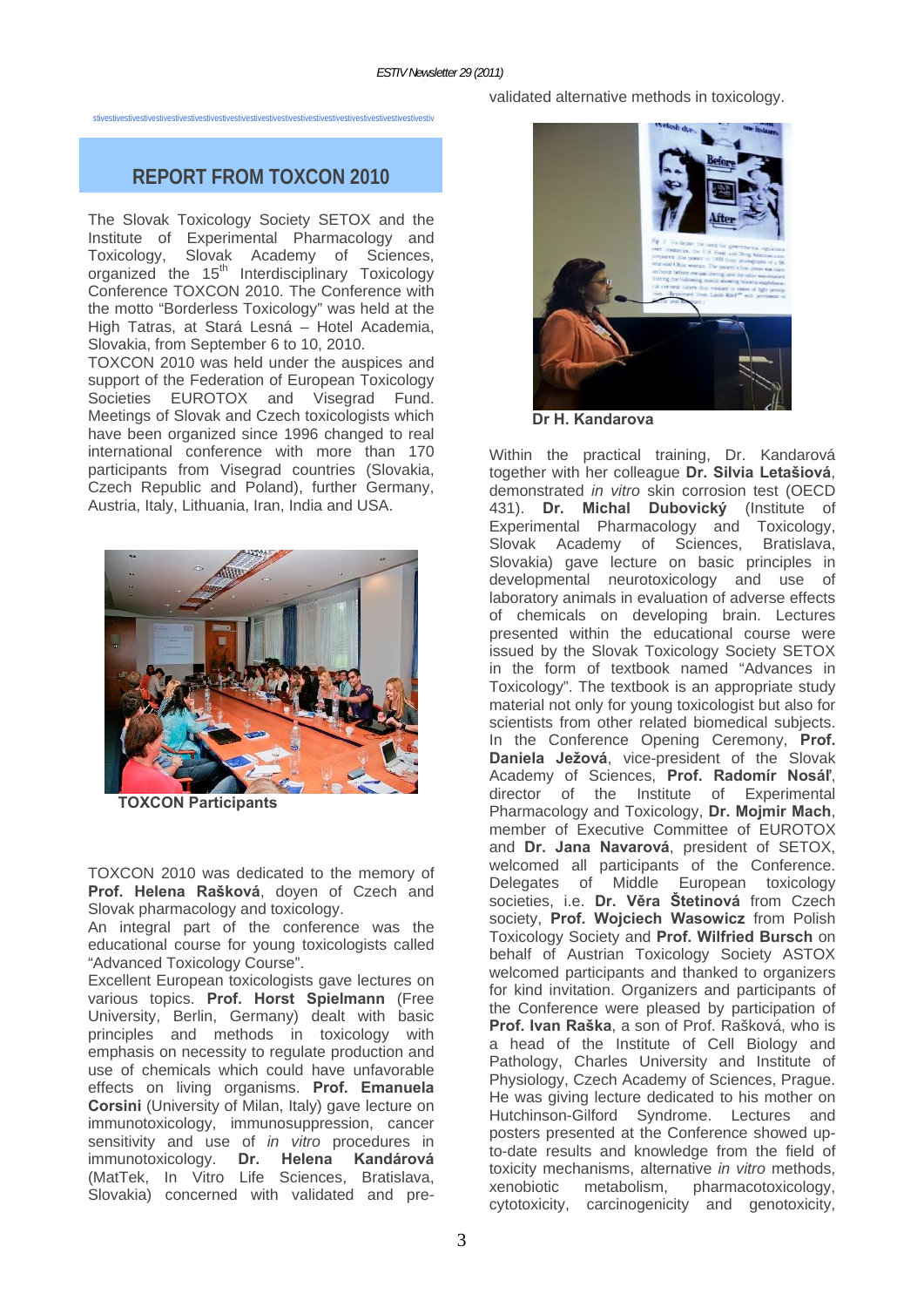environmental, military, occupational and developmental toxicology as well as recent analytical methods used in toxicology. An excellent and challenging lecture on detection of xenobiotics by means of HPLC-MS method was giving by **Ing. Robert Mistrik,** a laureate of the prize of the Head of the Year 2008 in Slovakia. **Prof. Manfred Liebsh** from the Federal Institute for Risk Assessment (ZEBET), Berlin, Germany, concerned with alternative methods in toxicology. Military toxicology represented a significant part of the Conference. In session chaired by **Prof. Jiří Kassa**, recent knowledge from the field of development and use of protection against chemical warfare agents were presented and discussed. Abstracts of presented lectures and posters were published in the journal Interdisciplinary Toxicology issued by SETOX and the Institute of Experimental Pharmacology and Toxicology, Slovak Academy of Sciences in Bratislava. Thanks to support of Visegrad Fund, the best young scientists were awarded. Main award for the best oral presentation went to young toxicologist from India, **Dr. Tamanna Jahangir.** Prize for the best poster presentation went to **Dr. Tomáš Perečko** from the Institute of Experimental Pharmacology and Toxicology, Slovak Academy of Sciences, Bratislava.

Fist time in history of TOXCON, official meeting of the delegates from Middle European Toxicology Societies (Slovakia, Czech Republic, Poland and Austria) was held at the Conference. Representatives of individual societies presented profiles and activities of their societies. Platform for further international cooperation and common applying for financial support in the form of scientific and mobile projects has been established.

Social program was an important part of the Conference. Social evening, barbeque as well as hiking to the High Tatras mountains created an atmosphere for informal discussions, scientific and friendly contacts as well as for nice relax after tiring scientific sessions. More information about the conference and it program is available at: http://www.toxcon.sav.sk/

stivestivestivestivestivestivestivestivestivestivestivestivestivestivestivestivestivestivestivestivestivestiv

Slovak Toxicology Society - SETOX Dúbravská cesta 9 841 04 Bratislava Tel. +421-2-5941-0664 E-mail: info@setox.eu www.setox.eu **A** 

**Workshop on Regulatory Assessement of** *in vitro* **data on Skin Corrosion and Irritation within the European framework**  14-15 September, Bern, Switzerland



**Participants of the Bern Workshp** 

On the 14 & 15 September 2010, the Swiss Federal Office of Public Health and SeCAM organized together with ECVAM, BfR and the OECD the workshop on "Regulatory Assessment of *In Vitro* Data on Skin Corrosion & Irritation within the European framework".

The workshop took place in Bern, Switzerland and comprised 40 participants coming from various European countries. Representatives of the major stakeholders involved in the process going from the testing to the assessment of *in vitro* data for hazard identification were present including regulatory agencies, ECVAM, OECD, industries from various sectors, CROs, European associations and scientists with expertise on skin irritation & corrosion *in vitro* methods. Main agreements were achieved and key recommendations were made regarding:

- the information requirements considered useful for the assessment of *in vitro* data on skin corrosion & **irritation**
- the applicability of *in vitro* skin corrosion data to the Globally Harmonised System for Classification and Labelling as introduced in the new EU CLP Regulation;
- the applicability of integrated testing strategies for determining skin corrosion & irritation hazards, and
- the applicability of adopted *in vitro* tests to assess mixtures, preparations and dilutions.

Overall the 'Bern Workshop' represented a forum for truly open discussions of stakeholders who expressed and exchanged their points of views with a real open mind. In particular, discussions no longer addressed the regulatory acceptance but the regulatory assessment of *in vitro* data demonstrating there is already full acceptance of alternative methods to identify skin irritancy and corrosion hazards. Some countries have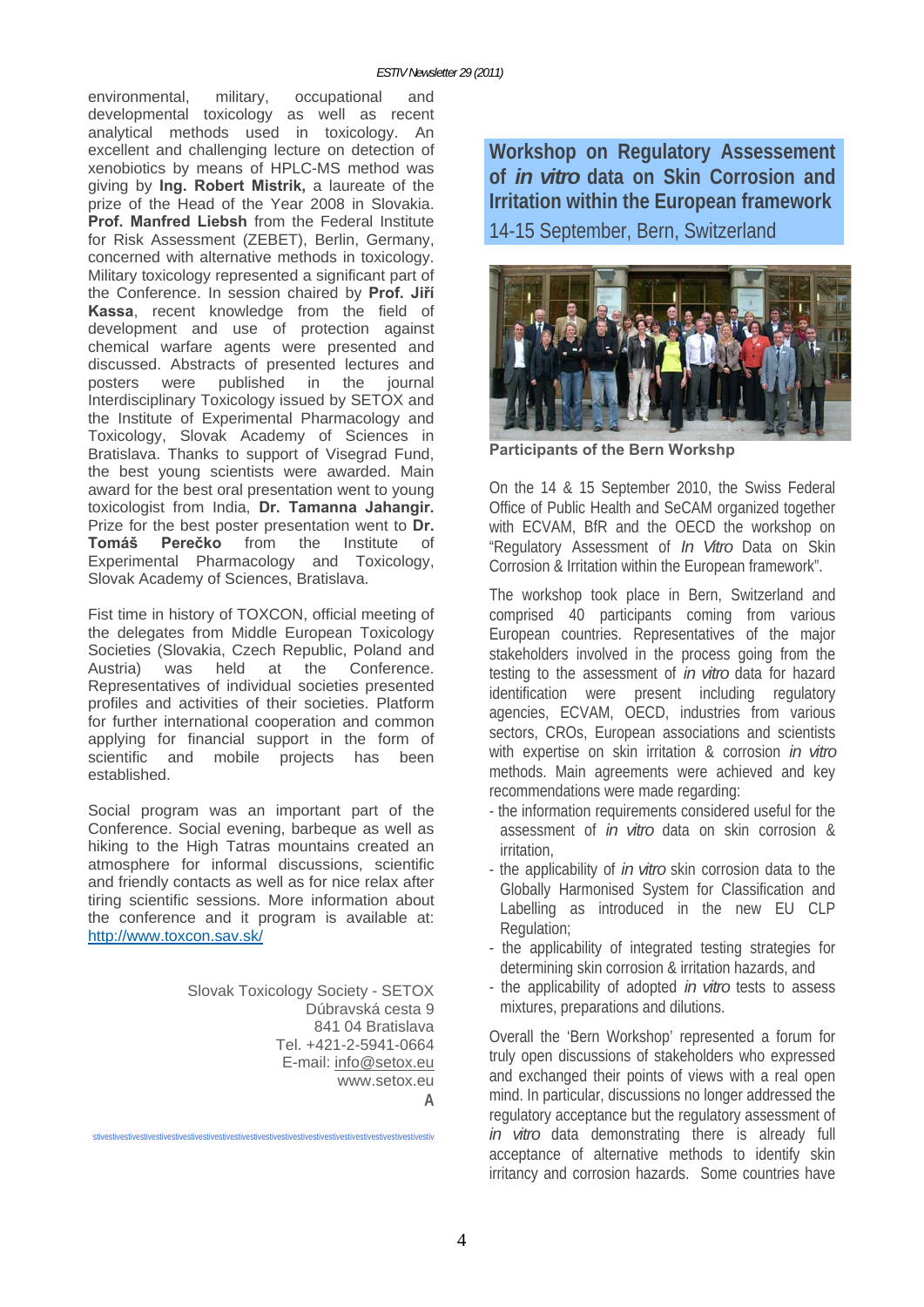pioneered by appointing National Coordinators dedicated to *in vitro* data assessment.

Unfortunately, such initiatives are still seldom if not unique, albeit they would benefit the new generation to be prepared to the new way of hazard and risk assessment approaches with no animal data.

#### **Chantra Eskes**

SeCAM – Services & Consultation on Alternative Methods chantra.eskes@secam-ce.eu

stivestivestivestivestivestivestivestivestivestivestivestivestivestivestivestivestivestivestivestivestivestiv

**CAAT's Europe Workshop on Teaching and Education of 3Rs approaches 25-27 October 2010, Kostanz** 



**Participants to the Workshp on Teaching and Education of 3Rs** 

The workshop **on Teaching and Education of 3Rs approaches** organized by the Center for Alternatives to Animal testing –Europe (CAAT) and the Transatlantic Think Tank for Toxicology, aimed to bring together academic teachers indifferent areas of 3rs for exchange of knowledge to support collaboration, to exchange experiences, lecture contents as well as didactic strategies.

Teaching is today even more important because of the rapid development of new *in vitro* and *in silico* methods and the evolution of the idea of the 3rs in the context of the paradigm shift in toxicology according National Academy of Sciences vision for a toxicology for the 21st century.

Teaching 3Rs today should address alternative methods, risk assessment, critical discussion of the predictive power of current approach and the ethics underling the 3Rs. The three chairs for alternative methods established at the Universities of Konstanz, Utrecht and Johns Hopkins established by the Doerenkamp-Zbinden Foundation have put forward a vision of a collaboration of academic teachers in the field, building up a communication platform sharing contents of lectures and creating a central depository of teaching material disseminating methodical and theoretical concepts, addressing regulatory as well as technical obstacles and contributing thereby 3Rs research.

stivestivestivestivestivestivestivestivestivestivestivestivestivestivestivestivestivestivestivestivestivestiv

# **WORKSHOP**

**Toxicity Testing in the 21st Century and Alternative Methods Milan November 26th, 2010** 



Toxicity testing is posing increasing challenges to health care, industry, and research communities, as well as the society as a whole. The complexity of issues at stake is matched by the recognition of theoretical, operational, methodological, and economical constraints that may hamper the efficacy of current procedures in toxicity testing. Likewise, the same constraints have been a powerful drive for the development of new methods, technologies, and scientific approaches to tackle difficulties and overcome bottlenecks. The importance of understanding the possible adverse consequences of human and other living systems exposure to new agents, the recognition that individuals are exposed to complex mixtures of toxic compounds in the real world, the implementation of the REACH regulation in the EU, are just a few examples of the challenges that demand further developments in toxicity testing at many levels. Initiatives are ongoing worldwide to support the advancements of our theoretical and technological tools for the evaluation of the hazards posed by the large number of existing agents. One such initiative, representing a key contribution owing to its wide scientific perspective and societal oversight, is the report entitled "*Toxicity testing in the 21st century - A vision and a strategy*", issued by the US National Research Council. Building up on recent advances in biomedicine and biotechnology, the report describes a transformative paradigm shift in toxicity testing, "...(1) to provide broad coverage of chemicals, chemical mixtures, outcomes, and life stages, (2) to reduce the cost and time of testing, (3) to use fewer animals and cause minimal suffering in the animals used, and (4) to develop a more robust scientific basis for assessing health effects of environmental agents." (Report, p. 3). In order to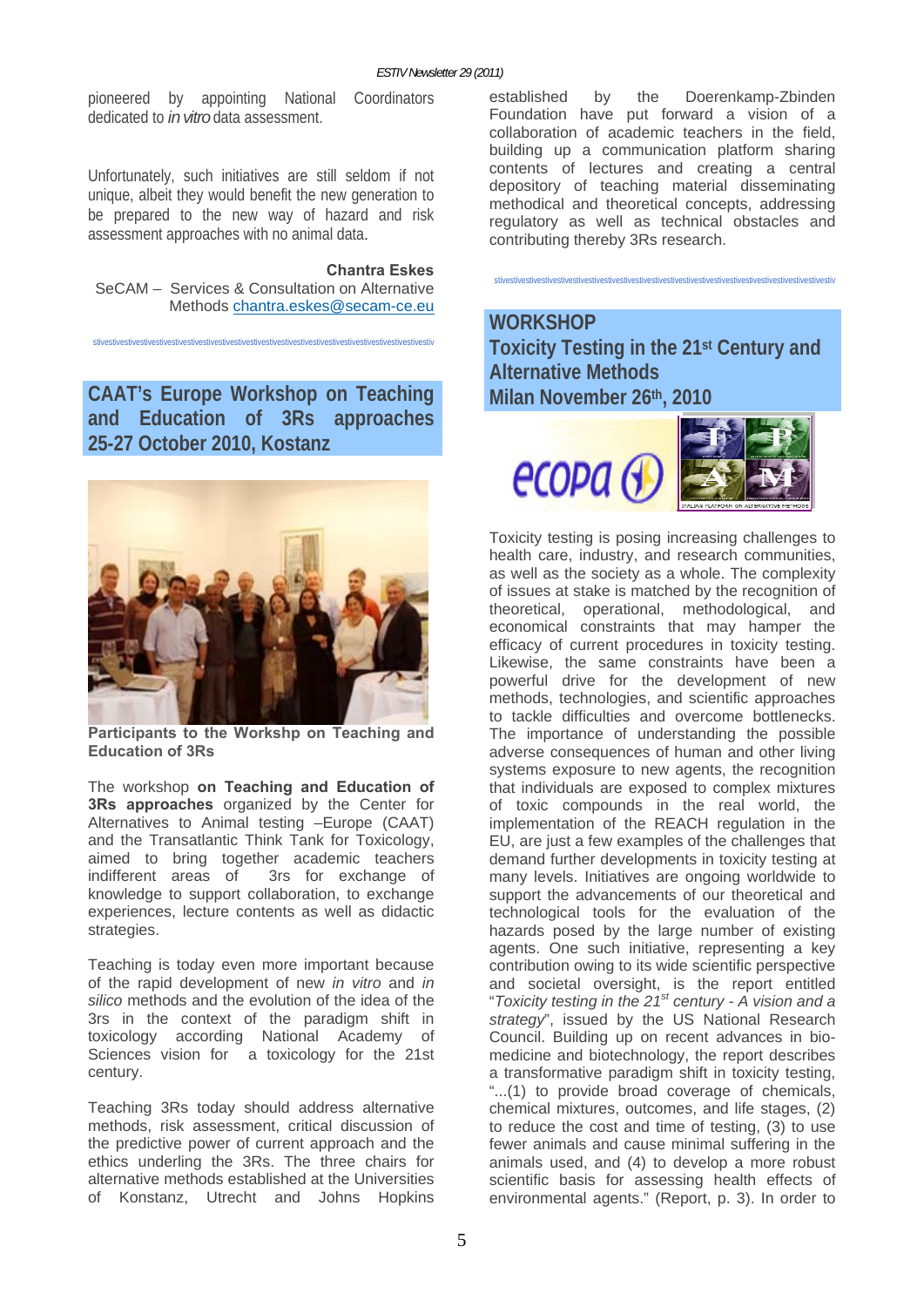contribute to discussions aimed at supporting thinking, research activities and action in the area of toxicity testing, the Italian Platform on Alternative Methods (IPAM) organized a workshop entitled "*Toxicity Testing in the 21st Century and Alternative Methods*".

The workshop was intended to meet the interests of the scientific community at large, the industrial world (both providers and end-users of technologies), as well as decision-makers and political consultants..

The opening session was devoted to setting the frame of the workshop, by presenting key elements of its scope and contents. This session included an introduction by the President of IPAM, a presentation of the report issued by the US NRC, the description of challenges and opportunities for alternative methods in toxicity testing, as well as the bottlenecks of toxicity testing within the perspective of alternative methods. The first session was devoted to the core scientific and technological issues, with presentations of tools available for the paradigm shift in toxicity testing. The talks focused onto the use of most recent technologies and approaches of systems biology in toxicity testing (transcriptomics, proteomics, metabolomics as well as *in silico* computational approaches). The second session was devoted to selected existing cases of toxicity testing. A round table completed the workshop, and was aimed at gathering key stakeholders, to discuss perspectives and difficulties in implementing the paradigm shift in toxicity testing approached in the workshop.

#### **Isabella De Angelis**

Stivestivestivestivestivestivestivestivestivestivestivestivestivestivestivestivestivestivestivestivestivestiv

**Third OSIRIS Training Course** 



OSIRIS aims to develop Integrated Testing Strategies (ITS) for the risk assessment of chemicals, increasing the use of non-testing information for regulatory decision making and thus minimising the need for animal testing. ITS shift risk assessment from a "box-ticking" approach with extensive animal testing to a more efficient, context-specific and substance-tailored approach. the OSIRIS ITS Training Courses specifically target professional end-users in industry and regulatory agencies involved in the submission and review of chemical risk assessments.

They aim to introduce the main concepts underlying the design of ITS, giving particular emphasis on non-testing methods such as QSAR (qualitative or quantitative structure-activity relationships), chemical grouping and readacross, as well as to provide training on the practical application of software tools that facilitate the optimisation and application of ITS.

The Third OSIRIS Training Course has been held on 3-5 November 2010 at the Mario Negri Institute for Pharmacological Research in Milan, Italy. The first day started with an introduction on risk assessment, risk analysis, risk management and ITS within the REACH regulatory framework. The approaches of read-across and exposure-based waiving, components of the ITS, were explained and decision analytic modelling under REACH was introduced for the case of genotoxicity. The concept and functions of the OSIRIS ITS Webtool and the integrated Chemical Space Navigation Tool were presented.

The OSIRIS Webtool implements the ITS components developed within the project and will be made available to the public.On the second day, different aspects of ITS for the environmental endpoint bioconcentration factor (BCF) and the human health endpoint genotoxicity were addressed. An overview was given of different types of alternative (chemistry-driven and *in silico*) modules for environmental bioaccumulation assessment in the ITS framework. Different tools for BCF prediction were compared – including the software ChemProp –, emphasising uncertainty and applicability domain issues. The use of *in vitro* methods in bioaccumulation assessment was analysed. Moreover, the OSIRIS ITS on BCF implemented in the Webtool was demonstrated. Regarding the endpoint genotoxicity, an overview was given of the use of bacterial and mammalian *in vitro* test methods and *in silico* methods for industry in house decision making as well as of the regulatory use of genotoxicity data. Available *in vitro* and *in silico* tools to assess mutagenicity and cancerogenicity and new future perspectives were analysed. The new DNA-binding profiler in the OECD (Q)SAR Application toolbox was demonstrated and the ITS scheme for genotoxicity developed within OSIRIS was presented. The third day was devoted to the practical application of QSAR and expert systems tools. Hands-on experience was provided to the course participants for different *in silico* tools to predict the BCF. The results were compared and aspects of uncertainty were discussed. After an introduction on the principles of QSAR and available software tools, a workflow for the assessment of the genotoxic potential of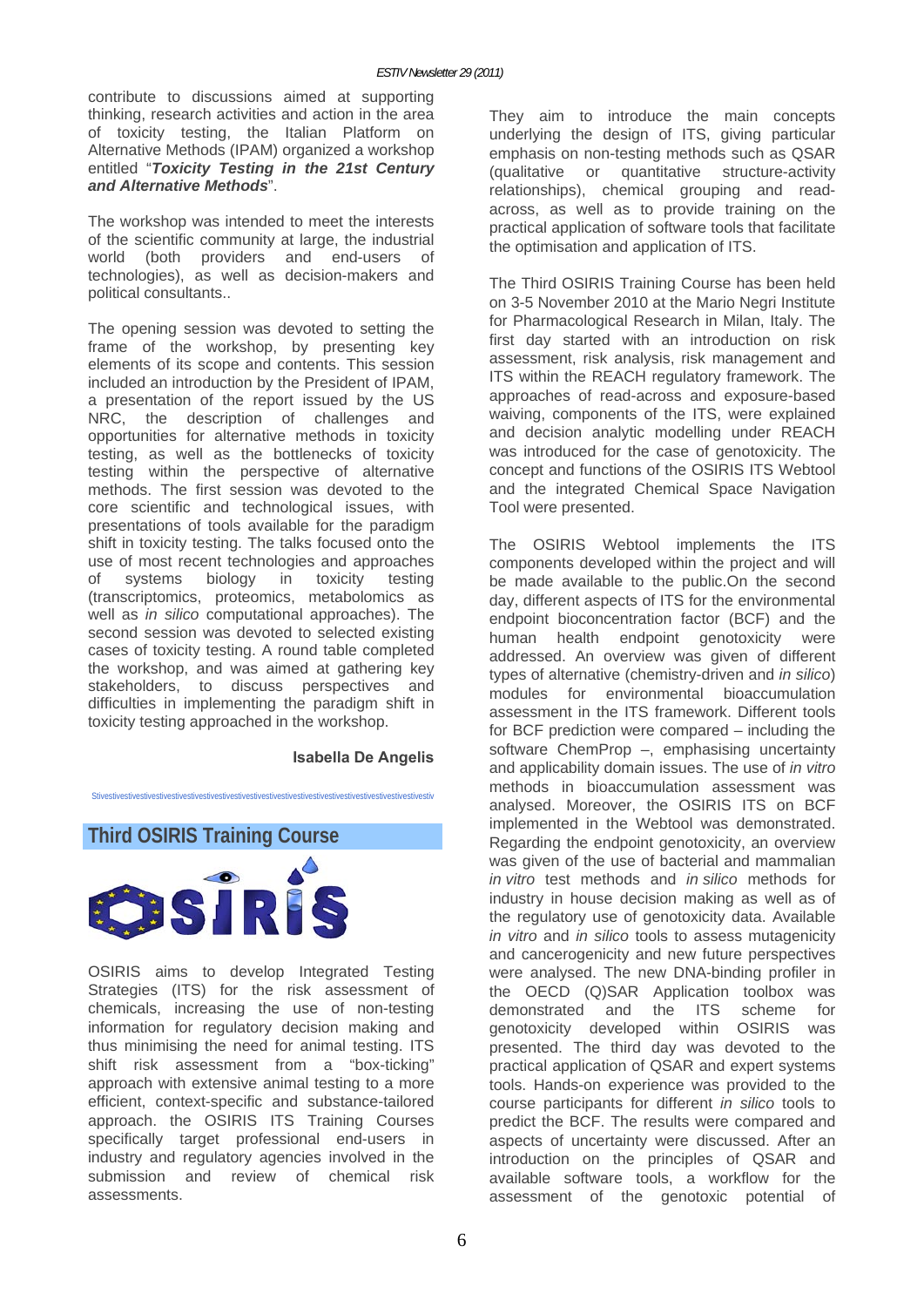chemicals by means of in silico methods was presented. A case study provided hands-on experience on using different in silico prediction tools for genotoxicity. More information on OSIRIS is available at www.osiris-reach.eu .



**OSIRIS Workshop** 

Estivestivestivestivestivestivestivestivestivestivestivestivestivestivestivestivestivestivestivestivestivestiv

# **AXLR8 2010: progress report**

The EU-sponsored coordination project *AXLR8* is pleased to announce the availability of the publication *Alternative Testing Strategies: Progress Report 2010*. This report includes: An introduction to the *AXLR8* project

An update on the activities and achievements of 3Rs-oriented research funded under the Health theme of the European Union's 6th and 7th Research Framework Programmes during the year 2009. Contributions from EU member state 3Rs centres and from international colleagues who participated in the 2010 *AXLR8* Scientific Workshop and public Info Forum

Observations by the independent *AXLR8*  Scientific Panel on the status of EU and international 3Rs research and development activities. Suggestions for near-term research priorities to advance the science of toxicity testing, as well as EU legislative mandates in relation to the 3Rs. Given the substantial and increasing global investment in research aimed at developing new safety assessment methods and implementing the 3Rs in toxicology, there is a recognised need for better information exchange and transparency in this research area. *AXLR8* provides the tools for effective real-time dialogue, information exchange, problem solving, and international cooperation.

The *2010 Progress Report* may be downloaded electronically from **AXLR8.eu/publications***.* In addition, a limited number of hard copies are available upon request from the **AXLR8 secretariat**

**Troy Seidle**  Director, Research & Toxicology Department AXLR8 Associate Coordinator **t**+32.491.31.70.72 tseidle@hsi.org Humane Society International/Europe Bruxelles, Belgium **HSIEurope.org AXLR8.eu**

stivestivestivestivestivestivestivestivestivestivestivestivestivestivestivestivestivestivestivestivestivestiv

# **Video of CAAT Workshop "21st Century Validation Strategies for 21st Century Tools" Available Online**

The CAAT workshop, 21<sup>st</sup> Century Validation Strategies for 21<sup>st</sup> Century Tools, was held July 13<sup>th</sup> and 14<sup>th</sup>, 2010, in Baltimore, Maryland. The full listing of speakers and topics, along with Quicktime video of the event is available on the CAAT website at:

http://caat.jhsph.edu/programs/workshops/july13v alidation.htm.

Estivestivestivestivestivestivestivestivestivestivestivestivestivestivestivestivestivestivestivestivestivestiv

# **American Society for Cellular and Computational Toxiology now accepting new members**

ASCCT – a new scientific society - is seeking the participation and support of institutions, companies, and organizations with an interest in promoting non-animal toxicology. The ASCCT was formed in 2010 to capitalize on a recent surge in the demand for more human-relevant methods to assess hazards of chemical exposure, and to provide a complement to well-established *in vitro* societies around the world such as ESTIV.

The society aims to provide an organized forum for discussion of cellular (*in vitro*) and computational (*in silico*) toxicology approaches especially as replacements for animal-based methods. Through its meetings and activities, the Society will promote collaboration among scientists and regulatory professionals working in different fields to facilitate the development, acceptance and routine use of these methods. The goal of bringing together expertise from a variety of backgrounds is reflected in the selection of the Board of Directors, which comprises President Rodger Curren and Treasurer Erin Hill of the Institute for In Vitro Sciences and Secretary Kristie Sullivan of the Physicians Committee for Responsible Medicine. Thomas Hartung of Johns Hopkins University and CAAT, Melvin Andersen of The Hamner Institute for Health Sciences, Chihae Yang of Altamira, LLC, and Chad Sandusky of PCRM rounding out a diverse and dynamic group. The board is currently considering activities for 2011 and would welcome new member's input.Individuals can join ASCCT at its web site, www.ascctox.org. Memberships are offered for students, individuals, and Founding Member organizations. All members will receive a quarterly e-newsletter, a discounted subscription rate to the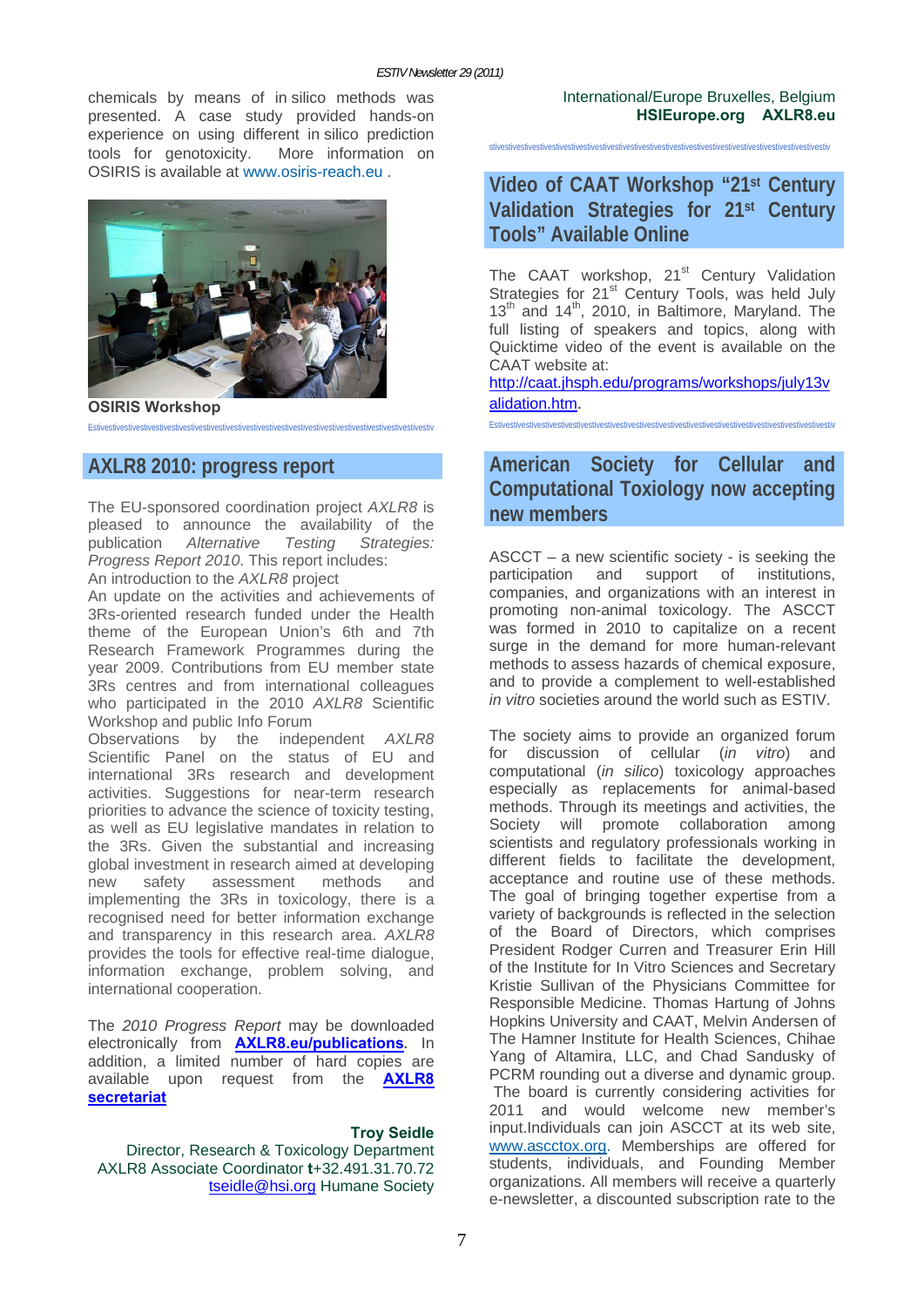journal ALTEX, and discounted registration for ASCCT events. Founding Member organizations will also receive a space for their logo on the ASCCT site and other advertising materials, and one lifetime membership within their organization. Please consider joining to help build a strong, active society and contribute to the future of toxicology.

estivestivestivestivestivestivestivestivestivestivestivestivestivestivestivestivestivestivestivestivestivestiv

# **Meetings calendar**

**6th conference of Predictive human toxicity and ADME/Tox studies from the Mondial Research Group** January 27th-28th, 2012 in Sheraton Hotel, Airport Zaventum, Brussel http://www.mondialresearchgroup.com/index.php? whereTo=humt11

**IVTIP Spring 2011 meeting in collaboration with ESTIV and CAAT on"***In vitro* **reconstructed human tissue models as alternatives to animal testing: applicability and limitations"**

26-28 April 2011, Novotel, Monte Carlo, Monaco

The meeting aims at having test users to present their experiences with the available test that could help define the applicability and limitations of the tests.

www.ivitip.org; www.estiv.org; caat.jhsph.edu

**Third International Conference on Alternatives for Developmental Neurotoxicity Testing (DNT)**  11-13 May, 2011 Ispra, Italy



http://ihcp.jrc.ec.europa.eu/events\_workshops/dnt 3conference

#### **SETAC Europe 21st Annual Meeting**

Ecosystem Protection in a Sustainable World: a Challenge for Science and Regulation Milan, Italy, 15-19 May 2011, http://milano.setac.eu/?contentid=291

**DIOXIN 2011** - **31st International Symposium on Halogenated Persistent Organic Pollutants.** DIOXIN 2011 will take place from 21-25 August 2011, in the beautiful city of Brussels, Belgium. DIOXIN 2011 will focus on the science of persistent organic pollutants and will include the entire pathway from environmental exposures until health effects and impact assessment. ESTIV will organise a specific session on the use of alternative methods for toxicological assessment of important environmental chemicals such as POPs. If you are interested , invitations for abstracts will be sent out soon. News on DIOXIN 2011 can be followed on the web site http://www.dioxin2011.org/ and a link will be available soon at the ESTIV web site

**8th World Congress on Alternatives & Animal Use in the Life Sciences** 21-25 August, 2011 Montréal, Quebec, Canada http://www.ccac.ca/en/CCAC\_Main.htm



**47th Congress of the European Societies of Toxicology (EUROTOX 2011)** Palais des Congrès, Paris, France, August  $28<sup>th</sup>$  to  $31<sup>st</sup>$ . http://www.eurotox2011.com

# **Workshops calendar**

#### **Critical Evaluation of the Use of Dogs in Biomedical Research & Testing: A CAAT Workshop**

estivestivestivestivestivestivestivestivestivestivestivestivestivestivestivestivestivestivestivestivestivestiv

On January 12 and 13, 2011, CAAT will hold a workshop bringing together investigators who use dogs as disease models to present their research while fostering dialogue on the implementation of alternative models. Representatives from the US Food and Drug Administration (FDA) will be invited to review data obtained from dogs submitted in support of drug submissions. Veterinarians and experts in dog behavior will be invited to discuss the welfare issues associated with research and testing on dogs.

The workshop will take place at the Johns Hopkins Bloomberg School of Public Health in Baltimore, Maryland. Further details will be posted on the CAAT website: http://caat.jhsph.edu

For more information contact Joanne Zurlo, CAAT Director of Science Strategy (jzurlo@jhsph.edu)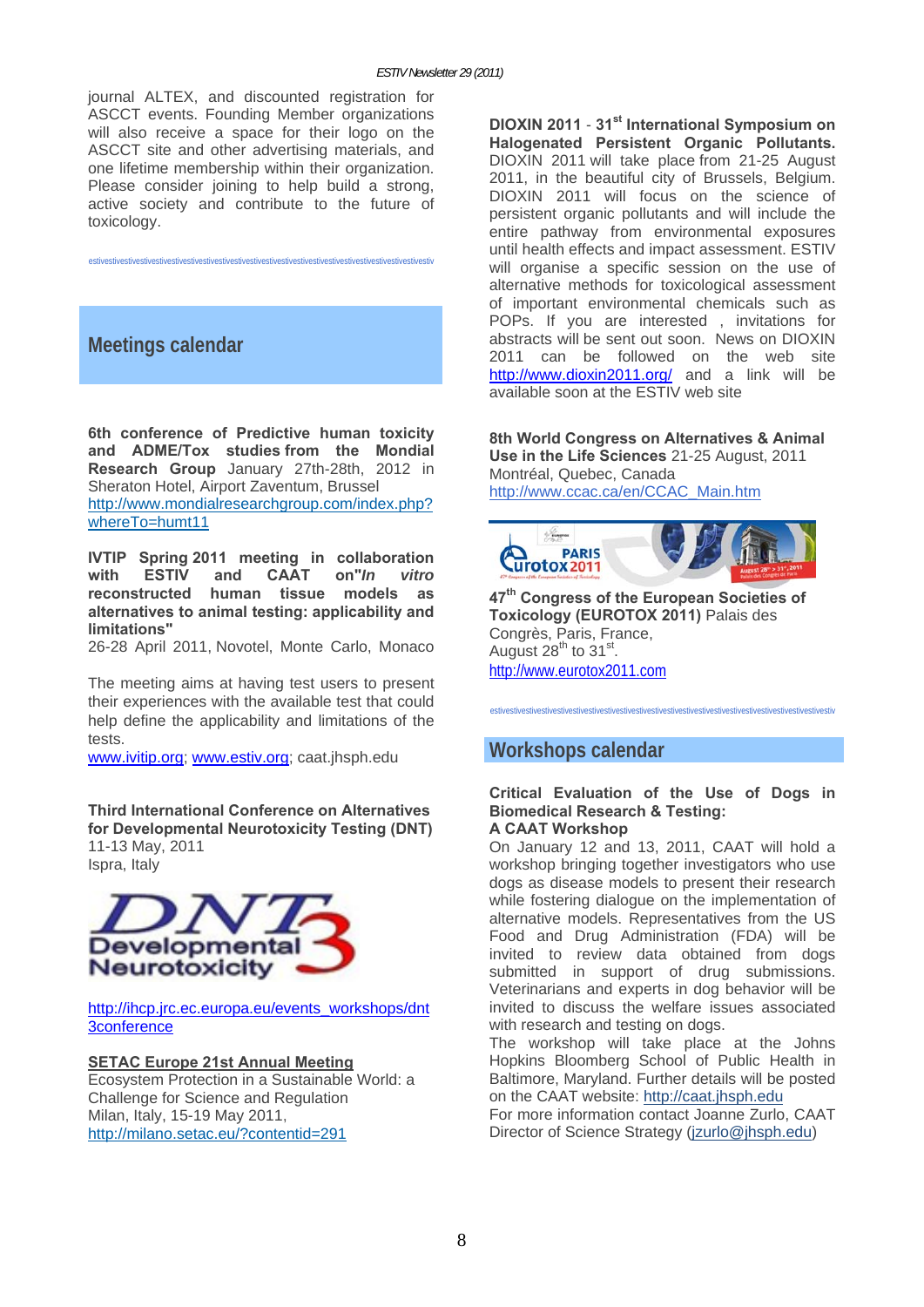**CAAT-EU /** *ecopa* **– Workshop: Implementation of the new EU Directive 2010/63/EU on the protection of animals used for scientific purposes: Opportunities for the 3Rs** January 31 – February 2, 2010 in Berlin, Germany.

On 8-9 March 2011, an **OSIRIS Stakeholder Workshop** will be held at the Helmholtz Centre for Environmental Research – UFZ in Leipzig, Germany. Key stakeholders and experts from regulatory authorities, industry and academia are invited to test the methods and ITS developed within the project.

# **Courses calendar**

#### **Course in Statistics for toxicologists 21/11/2011**

**Focus on dose response** The objective of the course is to provide knowledge on dose response modelling in toxicology, including benchmark dose analysis, for risk assessment of chemicals. The course is intended for PhD students, post docs, senior scientists and other professionals. Funding for travel, subsistence and course fee is available for PhD students and post docs. The course is organised by RA-COURSES, a project funded by European Union Marie Curie Actions. For application and further information: **Application deadline is January 21, 2011**

www.cascadenet.org/~RA-COURSES

#### **XCellR8 Cell Culture Training Calendar 2011 Introductory Cell Culture Techniques:**

A strong foundation in core techniques;latest best-practice; troubleshooting tips. . 1-2 March; 7- 8 June; 29-30 November

#### **Primary Cell Culture:**

Key techniques including isolation , culture conditions,3-D systems and extracellular matrices..

12-13 July

#### **Introduction to Bioreactors:**

Includes clonal selection and expansion; key procedures in bioreactor set-up and optimal use. 22-23 March; 11-12 October

#### **Fast Train Events:**

1-day essential overview of key topics: seminars, practical demonstrations; targeted exhibition. Ideal introduction or update.

Further information on www.x-cellr8.com

#### Estivestivestivestivestivestivestivestivestivestivestivestivestivestivestivestivestivestivestivestivestivestiv

### **Book REVIEW**

#### **The immortal life of Henrietta Lacks**

*by Rebecca Skloot, Crown Publishers, New York, 2010* 



After many attempts, Mary Kubick, assistant of dr. George Gey, was finally able to keep human cells alive in culture. This happened in 1951 and the cells came, as later appeared, from a malignant adenocarcinoma from which a young black woman suffered. Despite treatment, she died shortly after because of many metastases from this aggressive tumour. From that moment in the book, two story lines appear; that of the success of the first human cell line, the HeLa cell line, and that of the family of the deceased donor, originally unaware of the effect of the cells on medical progress. The book discusses the lack of medical ethics at that time and the reason why the name was released of the donor: Henriette Lacks. The author also discovers that although many companies got rich through new therapies with the help of the HeLa cells, the family of Henriette Lacks lived in poverty and had, ironically, limited to no access to medical care. Only twenty years after the HeLa cells started their advance in research, Henriette Lacks' relatives discovered the details, which had a dramatic effect on their lives. The book further describes the danger of using the very immortal HeLa cells: already in 1966 dr. Stanley Carter presented the "HeLa bomb", the fact that many other cell lines were contaminated, or had been taken over by the HeLa cells, which are able to be passed on by air. A property of these cells that we still have to take into account, nowadays.I received this book as a good-bye present when I left the ESTIV board. I am very pleased with this book that at moments reads like a thriller. Actually, every *in vitro* scientist should have read this book, since it discusses not only the story of the first and probably mostly used human cell line, but also the practical aspects of culturing human cells, and the ethical aspects of procuring, using and making profits with these cells.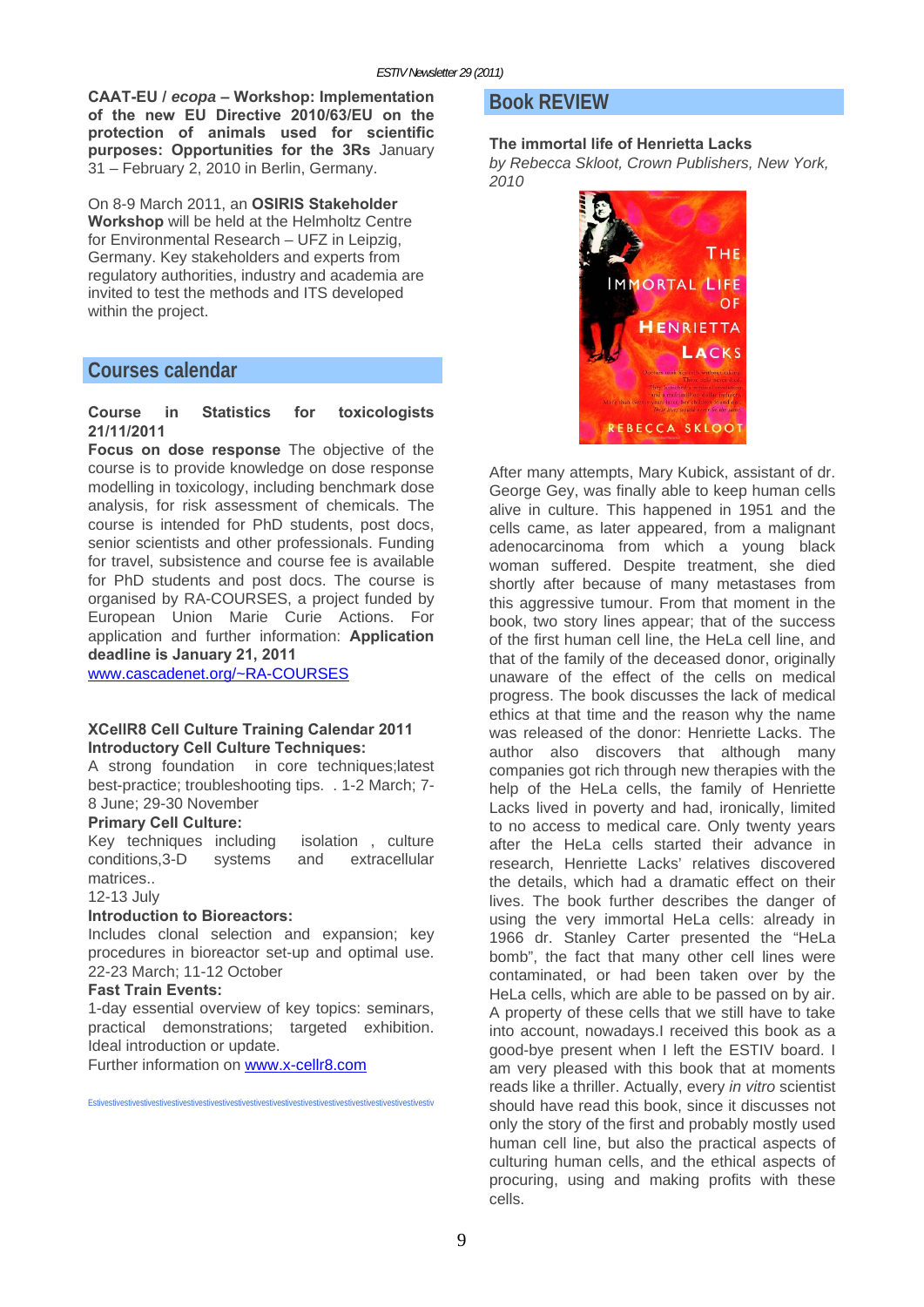Rebecca Skloot has succeeded to write a book that is not only of interest to the scientific world, but is also accessible to the non-scientific reader who is interested in the background of cells that were unknowingly taken from a poor young black woman and have, since then, saved many lives.

#### **Jan van der Valk**

Estivestivestivestivestivestivestivestivestivestivestivestivestivestivestivestivestivestivestivestivestivestiv

# **MESSAGE FROM PhD STUDENTS**

On November 22nd, I defended my PhD thesis at the University of Antwerp; entitled: **Towards a mechanism-based** *in vitro* **screening assay for chemical-induced skin sensitization** 



My promotor is Prof Dr Greet Shoeters.

From now on, I will continue working on this topic as a post-doc on VITO, with the support of the Flemish Agency for Innovation through Science and Technology.

The *in vitro* assay on which the PhD was based upon, is called VITOSENS. The model consists of a human primary dendritic cell model, derived from CD34+ progenitors in cord blood. Before my PhD started, novel gene markers for chemical skin sensitizing exposure have been identified in these cells by microarray technology. The first major finding of the PhD project involves the establishement of a functional role of a selection of the VITOSENS markers in the skin sensitization process. Furthermore, the most discriminating VITOSENS markers, CREM and CCR2, appear to be non-responsive to an inflammatory, nonsensitizing stimulus such as Lipopolysaccharide S. These findings indicate that the markers might represent a sensitizing-specific signal.

The other main result that was obtained in the thesis, includes the potential of VITOSENS to rank sensitizing chemicals according to their skin sensitizing potency. The 2 parameters that allow this classification are the presumably sensitizingspecific gene expression fold changes of CREM and CCR2, and the concentration that induces 20% cytotoxicity. This might not be suprising since cytotoxicity *in vitro* is often called a measure to danger signals. To summarize, both the CD34+

dendritic cell model that closely reflects the human standard, and the novel discriminating markers for skin sensitization, which seem to be involved in the molecular mechanisms underlying skin sensitization, render VITOSENS highly specific for skin sensitizing substances. The assay allows to estimate both skin sensitizing hazard and potency, and therefore may contribute to further risk assessment. Based on these findings, VITOSENS is a promising, mechanism-based *in vitro* assay to serve in an integrated approach that mimics all aspects required to induce skin sensitization in susceptible individuals. During the next 2 years, we will try to further refine and quantify the parameters that are responsible for skin sensiting potency. As such, we want to construct dose-response curves for these variables from which we can then derive a human 'no-expected-sensitization-induction-level' for skin sensitizing chemicals.

#### Publications on the thesis:

Hooyberghs J, Schoeters E, Lambrechts N, Nelissen I, Witters H, Schoeters G, Van Den Heuvel R.A. A cell-based in vitro alternative to identify skin sensitizers by gene expression. Toxicoly and Applied Pharmacology. (2008) 231, 103–111.

N. Lambrechts, S. Verstraelen, H. Lodewyckx, A. Felicio, J. Hooyberghs, H. Witters, V. Van Tendeloo, P. Van Cauwenberge, I. Nelissen, R. Van Den Heuvel, G. Schoeters. THP-1 monocytes but not macrophages as a potential alternative for CD34+ dendritic cells to identify chemical skin sensitizers' Toxicoly and Applied Pharmacology. (2009) 236, 221–230.

N. Lambrechts, H. Vanheel, I. Nelissen, H. Witters, R. Van Den Heuvel, V. Van Tendeloo, G. Schoeters, J. Hooyberghs. Assessment of chemical skin sensitizing potency by an in vitro assay based on human dendritic cells. Accepted in Toxicological Sciences (2010) 116(1), 122– 129.

N Lambrechts, J Hooyberghs, H Vanheel, P De Boever, H Witters, R Van Den Heuvel, V Van Tendeloo, I Nelissen, G Schoeters. Gene markers in dendritic cells unravel pieces of the skin sensitization puzzle. Toxicoloy Letters (2010) 196, 95–103.

N. Lambrechts, I. Nelissen, H. Witters, R. Van Den Heuvel, V. Van Tendeloo, G. Schoeters, J. Hooyberghs. Discriminating skin sensitizers: the danger within. Submitted.

**Nathalie Lambrechts**  VITO NV -CARDAM Environmental Risk and Health Boeretang 200 2400 Mol Estivestivestivestivestivestivestivestivestivestivestivestivestivestivestivestivestivestivestivestivestivestiv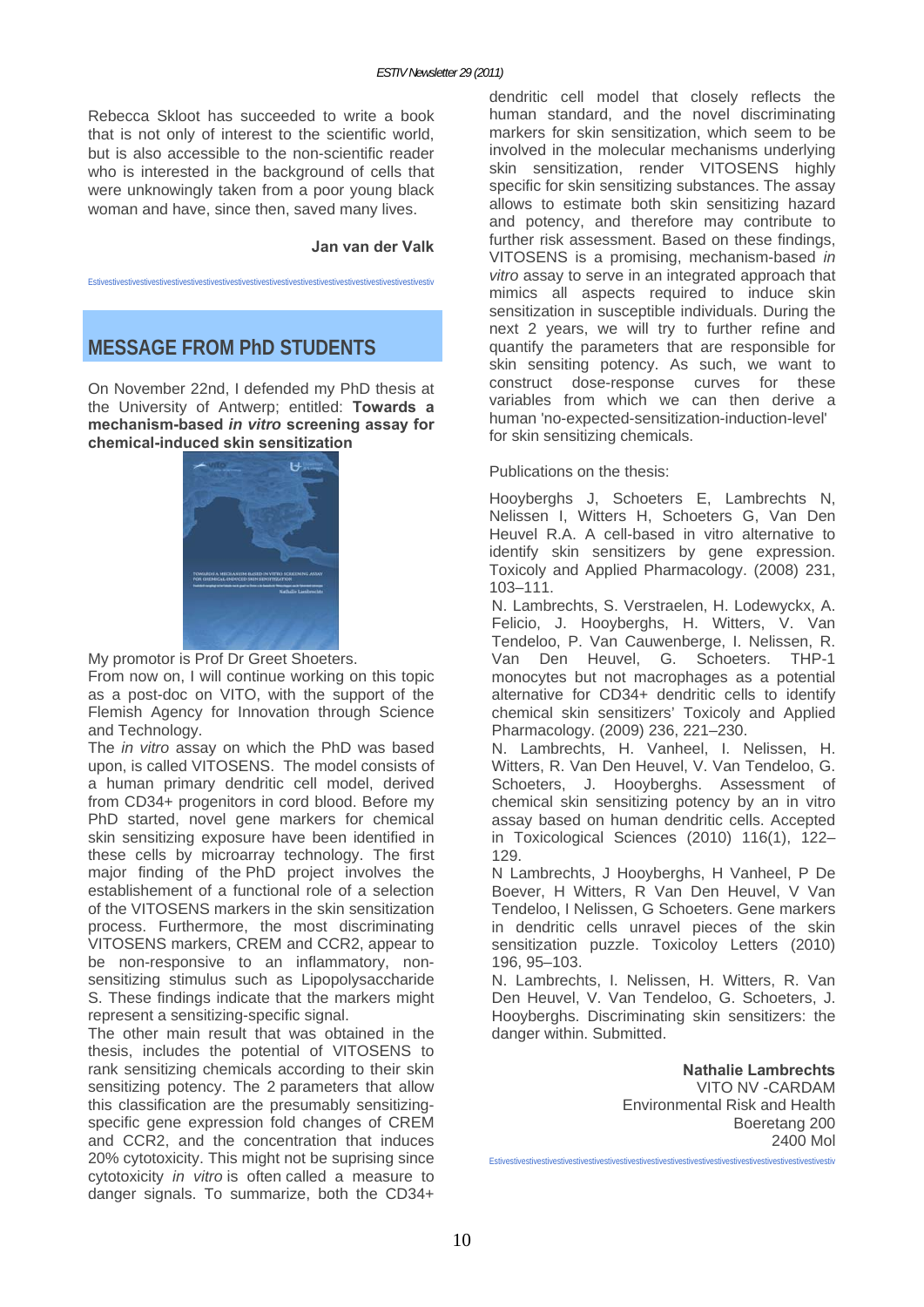# **Recent publications of ESTIV members**

Bunk S, Sigel S, Metzdorf D, Sharif O, Triantafilou K, Triantafilou M, Hartung T, Knapp S and von Aulock S. Internalization and co-receptor expression are critical for TLR2-mediated recognition of lipoteichoic acid in human peripheral blood.(2010) *J. Immunol*. 15;185(6):3708-17.

Freeman SJ, Alépée N, Barroso J, Cole T, Compagnoni A, Rubingh C, Eskes C, Lammers J, McNamee P, Pfannenbecker U, Zuang V (2010) Prospective validation study of reconstructed tissue models for eye irritation testing. *ALTEX* **27**, 255-260.

Frimat JP, Sisnaiske J, Subbiah S, Menne H, Godoy P, Lampen P, Leist M, Franzke J, Hengstler JG, van Thriel C, West J. The network formation assay: a spatially standardized neurite outgrowth analytical display for neurotoxicity screening. Lab Chip. 2010 Mar 21;10(6):701-9.

Hartung T. Lessons learned from alternative methods and their validation for a new toxicology in the 21st century. *J. Toxicol. Env. Health* 2010, 13:277-290.

Kuegler PB, Zimmer B, Waldmann T, Baudis B, Ilmjärv S, Hescheler J, Gaughwin P, Brundin P, Mundy W, Bal-Price AK, Schrattenholz A, Krause KH, van Thriel C, Rao MS, Kadereit S, Leist M. Markers of murine embryonic and neural stem cells,neurons and astrocytes: reference points for developmental neurotoxicity testing. ALTEX. 2010;27(1):17-4.

Lambrechts N, Vanheel H, Hooyberghs J, De Boever P, Witters H, Van Den Heuvel R, Van Tendeloo V, Nelissen I, Schoeters G. (2010). Gene markers in dendritic cells unravel pieces of the skin sensitization puzzle.Toxicol Lett. 2010 Apr 10.

Lambrechts N, Vanheel H, Nelissen I, Witters H, Van Den Heuvel R, Van Tendeloo V, Schoeters G, Hooyberghs J.(2010). Assessment of chemical skin sensitizing potency by an *in vitro* assay based on human dendritic cells.Toxicol Sci. 2010 Apr 7.

Presgrave O, Eskes C, Presgrave R, Alves E, Freitas JC, Caldeira C, Gimenes I, Silva R, Nogueira S, Nunes J, Rivera E, Sá-Rocha V, Coecke S, Hartung T (2010) A proposal to establish a Brazilian center for validation of alternative methods (BraCVAM). *ALTEX* **27**, 47- 51.

Rockel C, Hartung T and Hermann C. Different S. aureus whole bacteria mutated in putative proinflammatory membrane components have similar cytokine-inducing activity. *Immunobiol.*2010, in press.

Schoonen, W.G.E.J., Westerink, W.M.A., and G.J. Horbach (2010). Segregation of molecular mechanisms of genotoxicity and carcinogenicity across human, yeast and Salmonella species. Eur. Pharm. Rev. 15, 45-50.

Schoonen, W.G.E.J., Westerink, W.M.A., Horbach, G.J. (2010). Application of Medium and High Throughput Screening for In Vitro Toxicology in the Pharmaceutical Industry. Alttox Website: http://alttox.org/ttrc/overarching-challenges/wayforward/schoonen-westerink-horbach/.

L. Turco, T. Catone, F.Caloni, E. Di Consiglio, E.Testai, AL Stammati, Caco-2/tc7 cell line characterization for intestinal absorption: How reliable is this in vitro model for the prediction of the oral dose fraction absorbed in human? In Vitro Toxicology, 2010, *in press.*

Van Vliet, E. (2010). Current standing and future prospects for the technologies and tools proposed to transform toxicity testing in the  $21<sup>st</sup>$  century. ALTEX (in press).Hartung, T. (2010). Evidencebased toxicology – the toolbox of validation for the 21<sup>st</sup> century? *ALTEX* (in press).

Zimmer B, Kuegler PB, Baudis B, Genewsky A, Tanavde V, Koh W, Tan B, Waldmann T, Kadereit S, Leist M. Coordinated waves of gene expression during neuronal differentiation of embryonic stem cells as basis for novel approaches to developmental neurotoxicity testing. Cell Death Differ., advanced online publication, 24 September 2010; doi:10.1038/cdd.2010.109.

Zuang V, Barroso C, Cole T, Ceridono M, Eskes C (2010) ECVAM Bottom-Up/Top-Down Testing approach: testing strategy to reduce/replace the Draize eye test and validation/regulatory acceptance of in vitro assays: current status. *ALTEX* **27**, 241-244.

Westerink, W.M.A., Stevenson J.C.R., Horbach G.J. and Schoonen W.G.E.J. (2010). The development of RAD51C, Cystatin A, p53 and Nrf2 luciferase reporter assays in metabolic competent HepG2 cells for the assessment of mechanistic genotoxicity and of oxidative stress in the early research phase. Mutation Research / Genetic Toxicology and Environmental Mutagenesis 696, 21-40.

estivestivestivestivestivestivestivestivestivestivestivestivestivestivestivestivestivestivestivestivestivestiv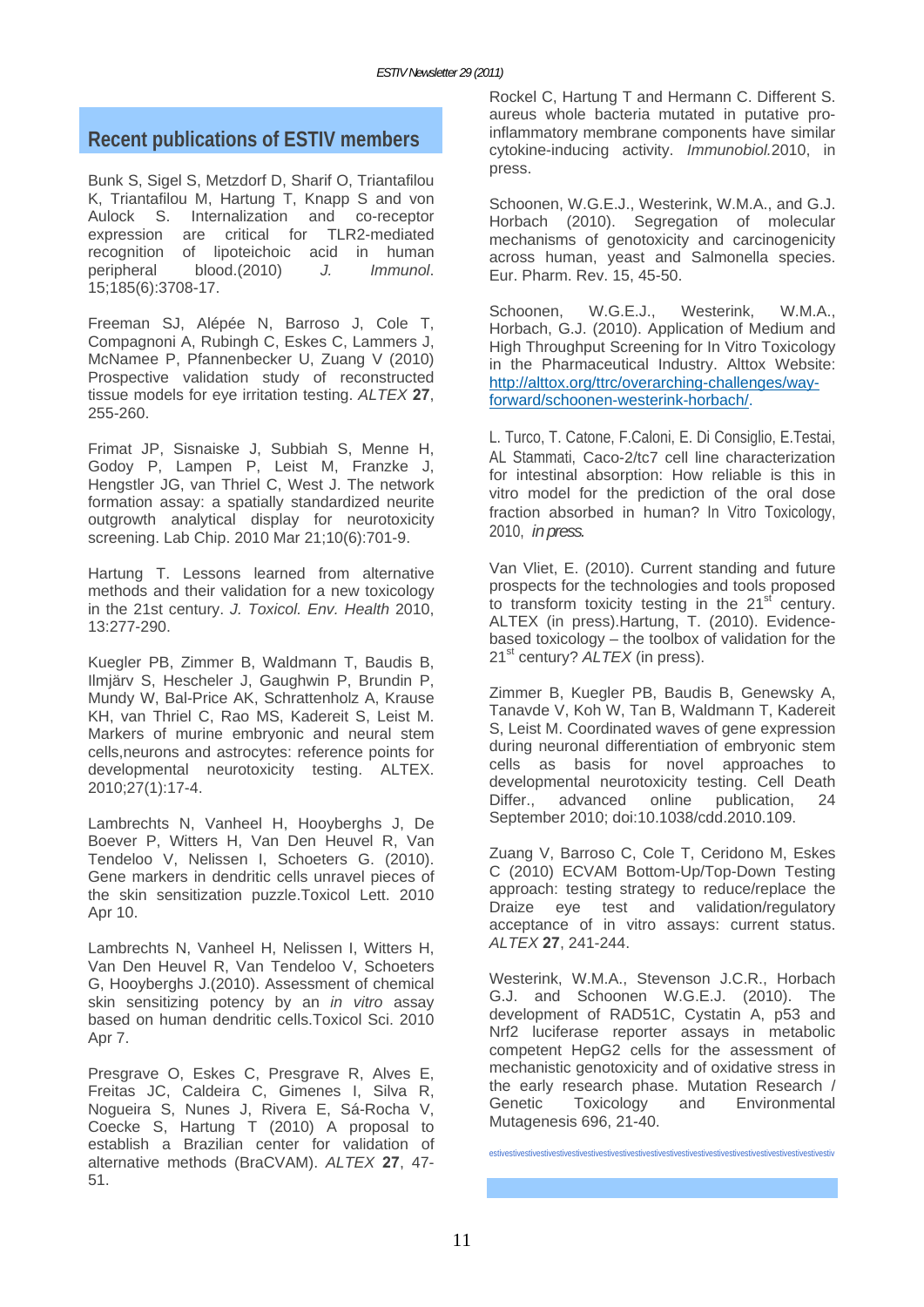# **Toxicology** *in Vitro*



*Official Journal of the European Society of Toxicology in Vitro* 

*Editors: Daniel Acosta, Bas J. Blaauboer, Daniel Dietrich* 

**ESTIV membership fee** 

#### **Membership fee**

The membership for an individual member for 2011 is  $\epsilon$ 30,00. If you are also a member of one of the affiliated societies (CellTOX, SSCT, INVITROM), the membership amounts to  $\in$  18,00.

Estivestivestivestivestivestivestivestivestivestivestivestivestivestivestivestivestivestivestivestivestivestiv

#### **Method of Payment**

Bank Transfer RABOBANK, IBAN #: NL20 RABO 0101 4857 51 BIC: RABONL2U Attention of: ESTIV Polderkade 1, NL-5345 RR Oss, The Netherlands Due to the high costs of applying for and cashing EuroCheques, please do not use this means of payment.

It is also possible to pay the membership fees by our convenient and secure online credit card payment services (2CO), Due to processing costs an additional charge of  $\epsilon$  2,00 is included, To use these services, please visit the ESTIV website at www.estiv.org

#### **Sjeng Horbach**

estivestivestivestivestivestivestivestivestivestivestivestivestivestivestivestivestivestivestivestivestivestiv

# **ESTIV e-mail list**

ESTIV has an e-mail list, which has the potential to be a very valuable resource but so far has not been taken advantage of. There are many types of questions that you could pose to the list, whether you are a junior researcher, or a senior scientist. In order to send a message to all ESTIV members on the list (at present more than 200 colleagues), simply address your e-mail to estiv@freelists.org

Please do not be concerned about security. This is a

"closed" list, which means the "list-owner" (Jan van der Valk) is able to select who is allowed to join. Only ESTIV members could receive the message. The ESTIV secretary advises the "list-owner" of eligible members. If you have never received a message from the ESTIV list, it is because you have not informed us of your e-mail address. Please correct this immediately by sending a message to me at j.b.f.vandervalk@uu.nl, and your name will be added.

#### **Jan van der Valk**

Estivestivestivestivestivestivestivestivestivestivestivestivestivestivestivestivestivestivestivestivestivestiv

# **ESTIV Corporate member**



ZF BioLabs. Ronda de Valdecarrizo 41º B. 28760. Tres Cantos (Madrid). Spain. Website:

www.zfbiolabs.com



Centre for Advanced Research & Development on Alternative Methods, p.a. VITO NV, Retieseweg zn B-2440 GEEL, Belgium. http://www.cardam.eu/CARDAM



Novozymes is the world leader in bio-innovations. Together with customers across a broad array of industries, we create tomorrow's industrial biosolutions, which both improves our customers' business and the use of the planet's resources

http://www.novozymes.com/en



Innovative *In Vitro* Solutions for Respiratory Diseases and Chemical Testing. Provider of reconstituted human *in vitro* tissues with long shelf-life and associated services for research laboratory, personal care, chemical and pharmaceutical industry.

estivestivestivestivestivestivestivestivestivestivestivestivestivestivestivestivestivestivestivestivestive

http://www.epithelix.com/index.php?lang=en